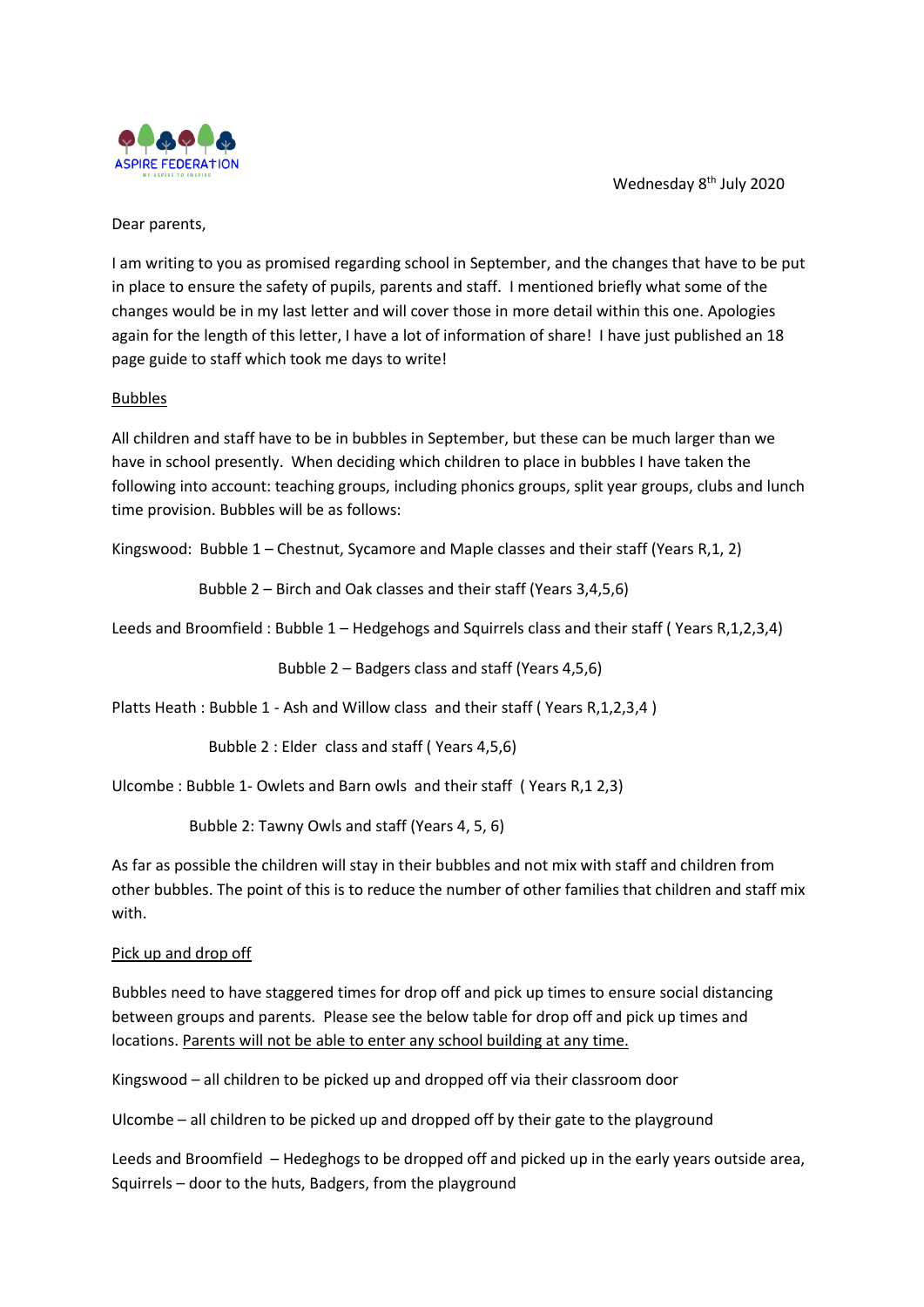### Children cannot all come in the red door as bubbles would mix

Platts Heath –Elder class – dropped off and picked up from to bottom of ramp to classroom

Ash class – dropped off and picked up from outside areas through side gate

Willow class - dropped off to and picked up from steps to entrance to main building

| Kingswood                          | Drop off    | Pick up      | Leeds and<br><b>Broomfield</b> | Drop off    | Pick up      |
|------------------------------------|-------------|--------------|--------------------------------|-------------|--------------|
| Chestnut,<br>Sycamore and<br>Maple | $9-9.15$ am | 3-3.15 pm    | Hedgehogs<br>and squirrels     | 8.45-9am    | 3-3.15pm     |
| Birch and Oak                      | 8.45-9am    | 3.15-3.30 pm | <b>Badgers</b>                 | 8.30-8.45am | 3.15-3.30pm  |
|                                    |             |              |                                |             |              |
| Platts Heath                       | Drop off    | Pick up      | Ulcombe                        | Drop off    | Pick up      |
| Ash and<br>Willow                  | $9-9.15$ am | 3-3.15 pm    | Owlets and<br>Barn owls        | 9-9.15am    | 3-3.15 pm    |
| Elder                              | 8.45 - 9am  | 3.15-3.30 pm | Tawny Owls                     | 8.45 - 9am  | 3.15-3.30 pm |

### Lunch times and break times

These need to be staggered so that pupils and staff from the different bubbles do not mix. Children will be able to have school dinners or packed lunch. All pupils in year R,1 and 2, and those entitled will receive a free school meal. Supermarket vouchers will stop in September as all children can have a meal at school.

The plan we will follow is this

| Kingswood   | Break time        | Lunch time                                      | <b>Ulcombe</b>          | Break time  | Lunch time                                                                |
|-------------|-------------------|-------------------------------------------------|-------------------------|-------------|---------------------------------------------------------------------------|
| Key stage 1 | 10-10.15 am       | Hall<br>12-12.40pm<br>Play time<br>12.40-1.10pm | Owlets and Barn<br>Owls | 10-10.15am  | Hall<br>$12 -$<br>12.40pm<br>Play time<br>$12.40 -$<br>1.10 <sub>pm</sub> |
| Key stage 2 | 10.30-10.45<br>am | Playtime<br>12.10-12.40pm                       | Tawny Owls              | 10.30-10.45 | Playtime<br>$12.10 -$<br>12.40pm                                          |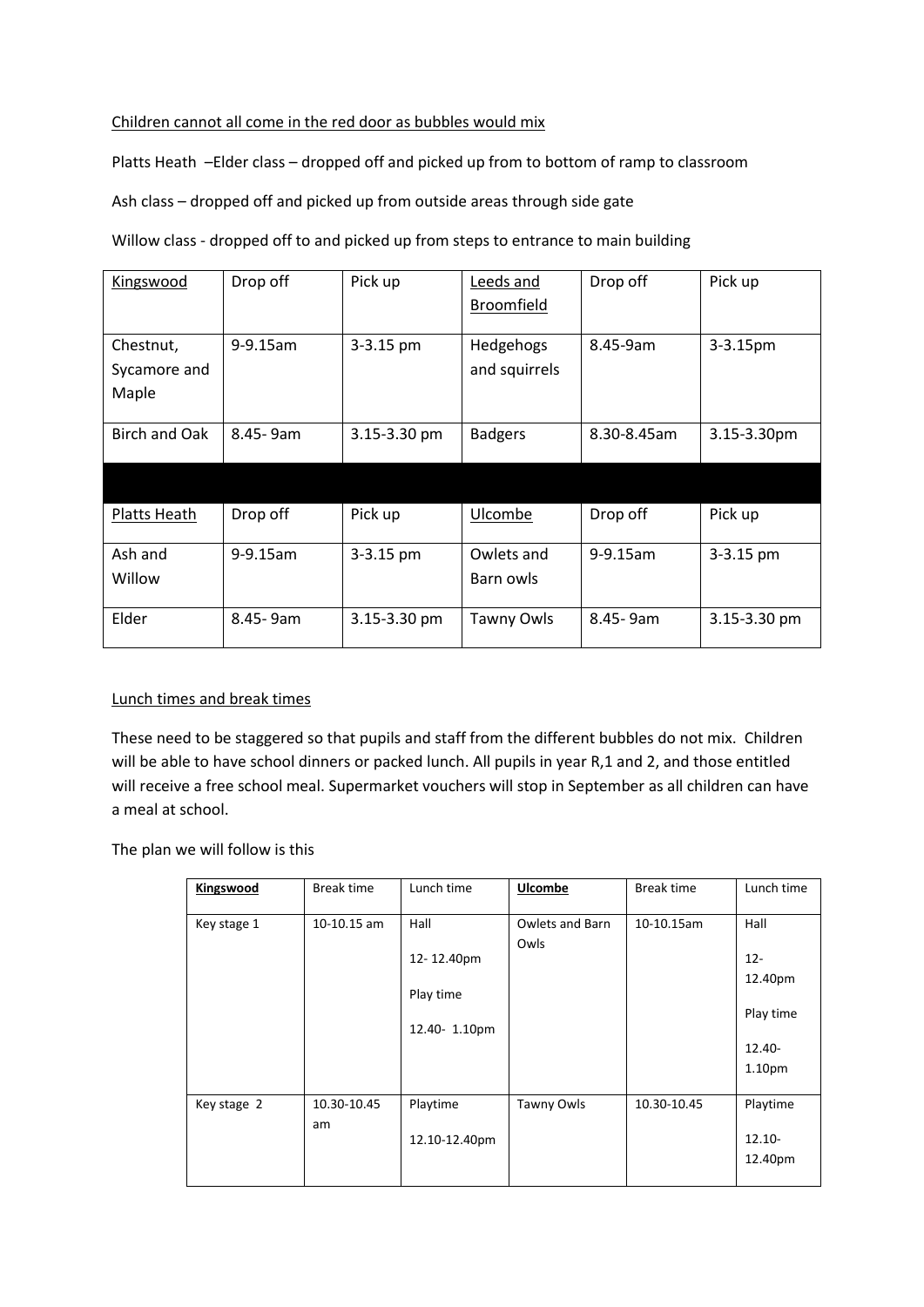|                         |             | Hall-12.40pm      |       |                                                     | $Hall -$ |
|-------------------------|-------------|-------------------|-------|-----------------------------------------------------|----------|
|                         |             |                   |       |                                                     | 12.40pm  |
|                         |             |                   |       |                                                     |          |
| <b>Platts Heath and</b> | Break time  | Lunch time        |       | The issue with lunch time at Leeds and PH - is that |          |
| <b>Leeds and</b>        |             |                   |       | dinners are delivered and we have no way of         |          |
| <b>Broomfield</b>       |             |                   |       | keeping them hot. So lunch time will have to be     |          |
|                         |             |                   |       | divided into school dinners and packed lunches      |          |
| School dinners          | 10-10.15am  | 12.10-12.40       |       | with bubbles separated on the playground via        |          |
|                         |             | School dinners    | cones |                                                     |          |
|                         |             | - socially        |       |                                                     |          |
|                         |             | distanced in      |       |                                                     |          |
|                         |             | room/ in two      |       |                                                     |          |
|                         |             | rooms in PH       |       |                                                     |          |
|                         |             |                   |       |                                                     |          |
|                         |             | Playtime 12.40-   |       |                                                     |          |
|                         |             | 1.10              |       |                                                     |          |
|                         |             |                   |       |                                                     |          |
|                         |             | Half playground   |       |                                                     |          |
|                         |             | each bubble -     |       |                                                     |          |
|                         |             | marked by         |       |                                                     |          |
|                         |             | cones             |       |                                                     |          |
| Packed lunches          | 10.30-10.45 | Packed lunches    |       |                                                     |          |
|                         | am          |                   |       |                                                     |          |
|                         |             | Playtime 12.10-   |       |                                                     |          |
|                         |             | $12.40 - bubbles$ |       |                                                     |          |
|                         |             | - play two        |       |                                                     |          |
|                         |             | halves of the     |       |                                                     |          |
|                         |             | playground        |       |                                                     |          |
|                         |             |                   |       |                                                     |          |
|                         |             | $12.40 - 1.10 -$  |       |                                                     |          |
|                         |             | $lunch - use of$  |       |                                                     |          |
|                         |             | two rooms one     |       |                                                     |          |
|                         |             | for each bubble   |       |                                                     |          |
|                         |             |                   |       |                                                     |          |

# School Uniform

All children will need to be in uniform from September, and will need a PE Kit available in school at all times. PE kit should consist of shorts, tshirt and plimsolls or trainers- plimsolls are preferred for children in years R-2. Joggers can also be provided for colder days. These should be in a draw string bag so they can remain on a child's peg. Any PE kits that were left at school will still be there in September!

If you need to order items of uniform and are not sure how to please contact the school offices via email.

Kingswood - [office@kingswood.kent.sch.uk](mailto:office@kingswood.kent.sch.uk)

Leeds and Broomfield - [office@leeds-broomfield.kent.sch.uk](mailto:office@leeds-broomfield.kent.sch.uk)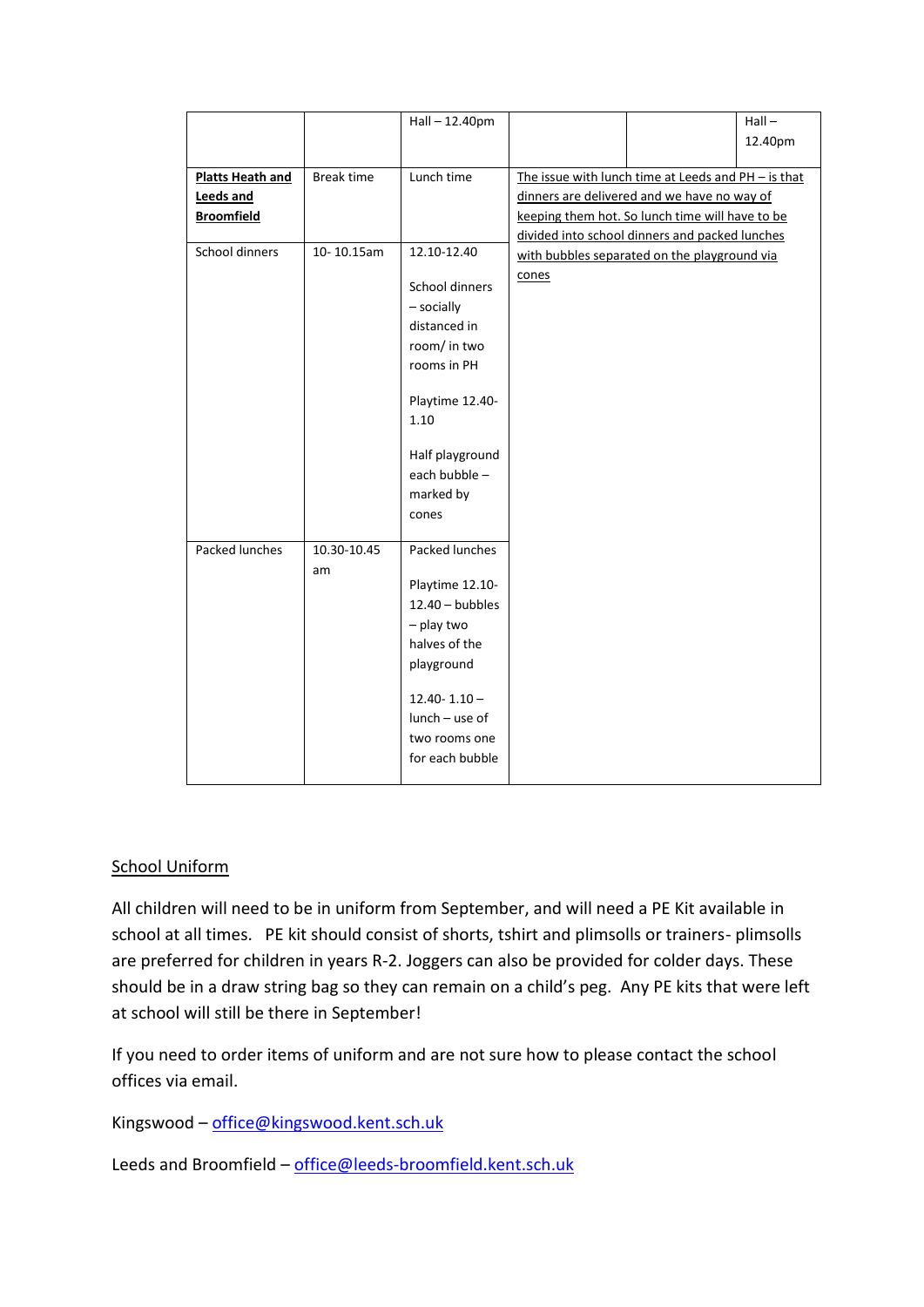Platts Heath – [office@platts-heath.kent.sch.uk](mailto:office@platts-heath.kent.sch.uk)

Ulcombe – [office@ulcombe.kent.sch.uk](mailto:office@ulcombe.kent.sch.uk)

### School Equipment

In September children will not be able to share equipment, and so this year we are asking parents of children in years 3,4,5 and 6 to provide their child with a pencil case where ever possible.

Pencil case wish list

- $\checkmark$  One pencil case, preferably the clear plastic 'exam' type as these are wipeable (please label with your child's name)
- $\checkmark$  Pencils HB
- $\checkmark$  Handwriting pens these need to be blue or black and fibre tipped (not biros)
- $\checkmark$  Glue stick
- ✓ Ruler
- ✓ Eraser
- ✓ Pencil sharpener
- ✓ Pencil Crayons
- ✓ Small pair of children's scissors

Children in year R, 1 and 2 will be provided with the equipment they need.

All children will also need a water bottle. A fruit snack can be provided for playtime, although we hope our deliveries will have returned to normal in September.

# School Events and access to the school building.

In line with DFE guidance staff and pupils will be keeping to their bubbles and not mixing, to lessen the contact with large groups of people. Certain staff will have to work across bubbles such as cover staff, senior staff, admin staff and our SENCOs, which they will safely do by social distancing, however we have to strictly limit other adults in the school. This does mean that parents and carers are not permitted to enter any of the ASPIRE school buildings. Drop off and pick up will be to the allocated area. If you need to contact the school please do so by telephone or email.

Due to the restrictions on large group gatherings, there will be no school events for the foreseeable future. This means that all whole school assemblies, productions, concerts and church services are cancelled until at least January. This does sadly mean that harvest and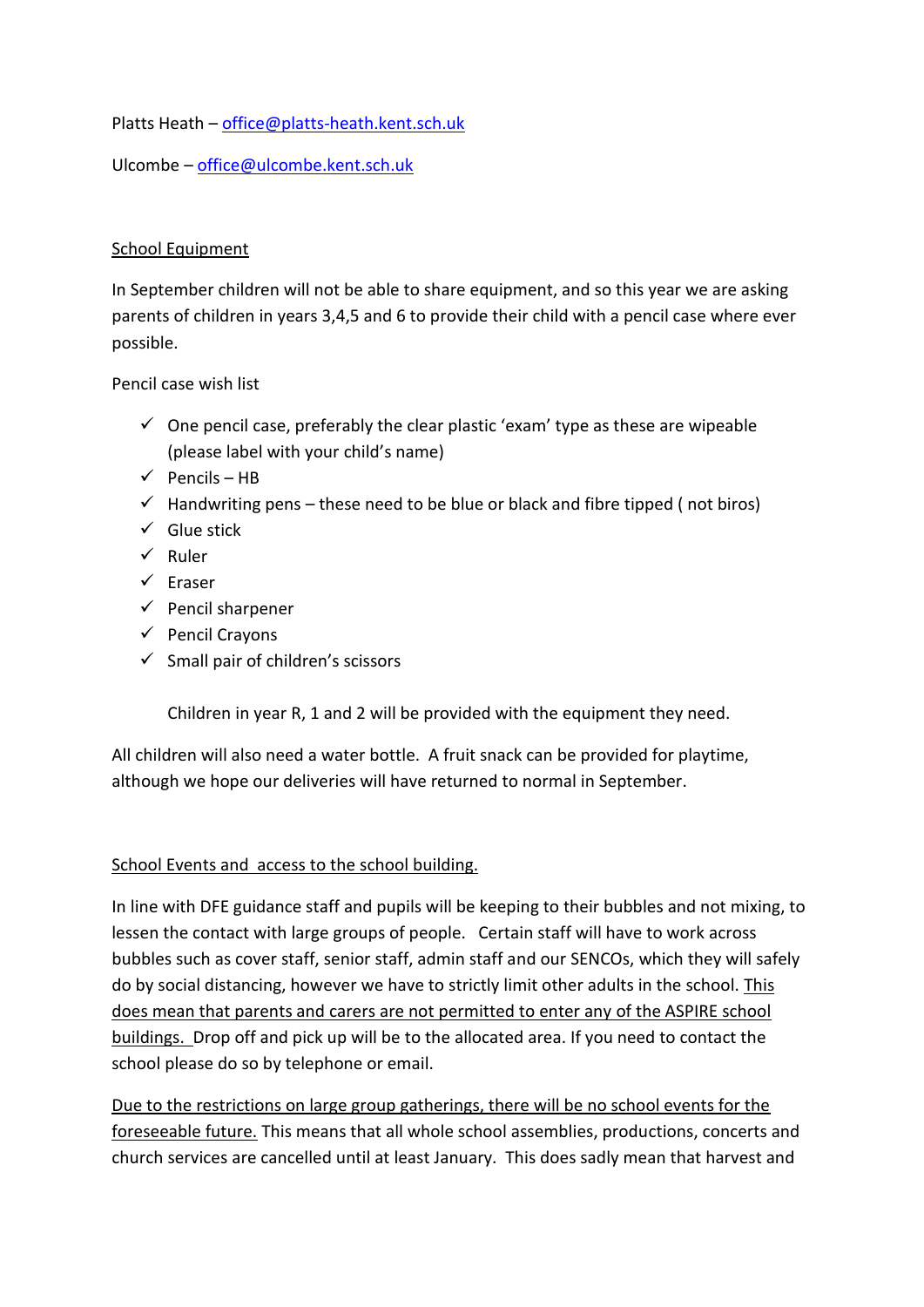Christmas will not be celebrated in school in the same way as normal, however we will make sure these key events are marked by the children within their bubbles.

Parents evenings are due to take place in October, either just before after half term. These will now be telephone appointments. More details will follow, but these are likely to span a week with each class being able to make a telephone appointment for a particular day.

Parent and teacher meetings for new year R pupils will take place in September and these can either take place via telephone or a socially distanced chat in the Early years outside area ( weather dependent). Your child's new teacher will be in touch in September.

# Attendance at school from September

# All children must attend school from September; the government have said it becomes mandatory from the beginning of term.

Expected attendance for all children remains at 97%, and schools will be expected to return to the systems of monitoring each pupil's attendance. Holidays will remain unauthorised and penalty notices may be issued by Kent County Council.

If you are feeling anxious about sending your child to school please contact the school office and we will try to support you. We are following all DFE guidance to keep the children and staff safe.

# Curriculum

School starts for pupils on Thursday 3<sup>rd</sup> September 2020. For the first four weeks the staff will be delivering, as advised by the DFE a recovery curriculum. This curriculum will run from 4/9/20 – 2/10/20. This curriculum will consist of short Maths and English Sessions both in the morning and afternoon and sessions focussed on pupil well-being and building resilience and stamina. On the next page I have provided a brief idea of what that curriculum will look like.

To help us support children with this, our recovery curriculum will focus on four areas: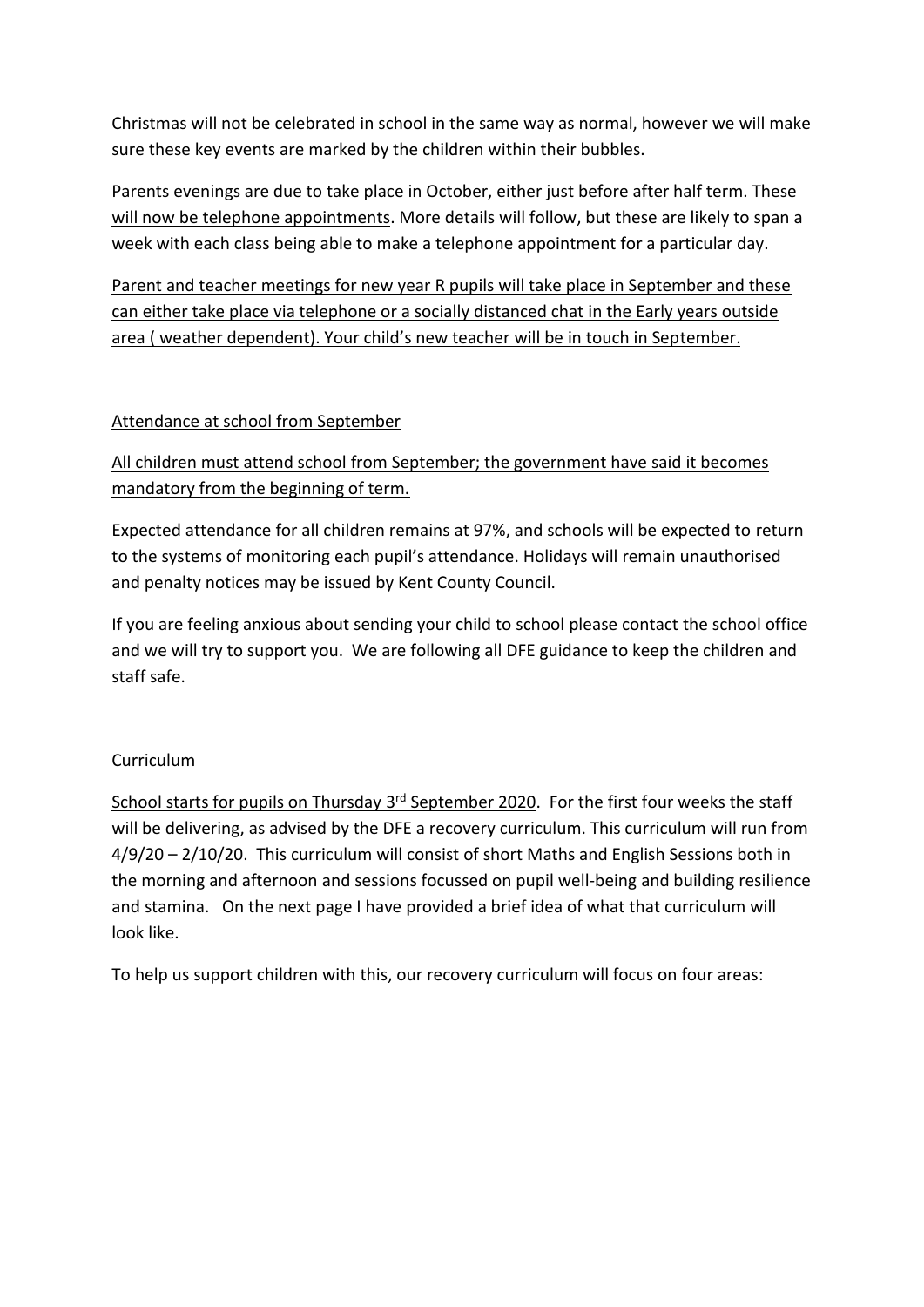To help us support children with this, our recovery curriculum will focus on four areas:

| Supporting me to build positive relationships with others                                                                                                                                                                                                                                                                        |                                                                                                                                                                                                                                                                                                                                                                                                                                                                                                                                                             |  |
|----------------------------------------------------------------------------------------------------------------------------------------------------------------------------------------------------------------------------------------------------------------------------------------------------------------------------------|-------------------------------------------------------------------------------------------------------------------------------------------------------------------------------------------------------------------------------------------------------------------------------------------------------------------------------------------------------------------------------------------------------------------------------------------------------------------------------------------------------------------------------------------------------------|--|
| What this area will help                                                                                                                                                                                                                                                                                                         | What that may look like?                                                                                                                                                                                                                                                                                                                                                                                                                                                                                                                                    |  |
| me to learn?                                                                                                                                                                                                                                                                                                                     |                                                                                                                                                                                                                                                                                                                                                                                                                                                                                                                                                             |  |
| Supporting pupils to<br>rebuild relationships and<br>re learn how to interact<br>and build relationships<br>with others including<br>sharing, turn taking,<br>greeting and interact with<br>others positively, play<br>alongside and with peers,<br>respond to my familiar<br>and ne adults, seek adults<br>to help, support and | There will be opportunities within the day where the focus is on<br>rebuilding relationships with peers and adults. This may be in the<br>form of:<br>Independent learning to nurture parallel and joint play<br>Turn taking games and activities<br>Sharing games and activities<br>Intensive interaction opportunities using call and response games and<br>songs.<br>Time where adults can give sole attention to pupils re-building<br>relationships<br>Games and activities where pupils can work together such as board<br>games or outdoor PE games. |  |
| comfort me when I need<br>them, know which adults<br>help me and can support<br>me to keep safe when I<br>need them.                                                                                                                                                                                                             | Safety work about who keeps us safe and who can keep us safe at<br>school and at home and in the community.<br>Safety work about how adults can help us.<br>Activities that link to children's interests to show we are interested in<br>them.                                                                                                                                                                                                                                                                                                              |  |

| Supporting me to manage my feelings and behaviour |                                                                        |  |
|---------------------------------------------------|------------------------------------------------------------------------|--|
| What this area will help                          | What that may look like?                                               |  |
| me to learn?                                      |                                                                        |  |
| Supporting pupils to                              | There will be clear routines which are supported by visuals and clear  |  |
| understand their                                  | communication which may include use of visual timetables so pupils     |  |
| emotions and feelings                             | know what is happening each day and at each part of the day. Some      |  |
| and begin to process the                          | structures and boundaries may be different in school because of        |  |
| experiences they have                             | social distancing and processes related to this so some tools we will  |  |
| had. Supporting pupils to                         | use are social stories and use of visuals to guide and support.        |  |
| relearn some positive                             | The structure will be supportive and provide opportunities within this |  |
| behaviour which they                              | that enables and allows pupils to express themselves and express the   |  |
| may have forgotten being                          | experiences they have had whilst they were not at school. We will do   |  |
| outside of the school                             | this by being clear with boundaries and using therapeutic approaches   |  |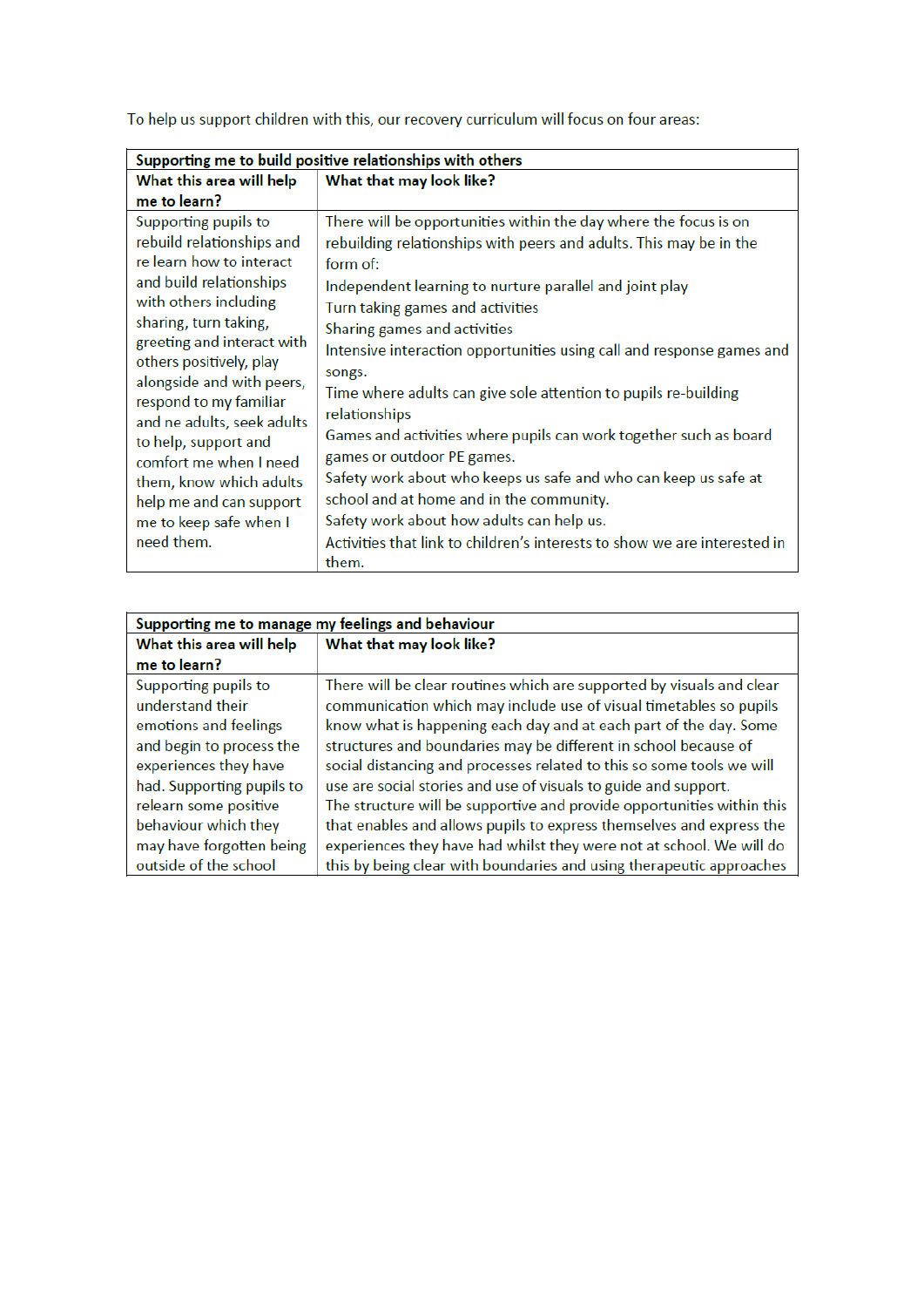| environment. Supporting    | to supporting behaviour and emotions. We will also be using           |
|----------------------------|-----------------------------------------------------------------------|
| pupils to engage with      | therapeutic tools to support pupils in communicating with us such as  |
| self-regulation strategies | building in regular circle time, therapeutic play times, tools like   |
| and tools which help me    | sunshine circles and use of comic strip conversations.                |
| to feel safe and calm.     | There will be regular sessions where we explore and express           |
| Supporting pupils to       | emotions through what's in the box using zones of regulation, using   |
| understand the world we    | zones of regulation to open up discussions about emotions and circle  |
| live in with tools and     | time which will support pupils to explore their feelings as well as   |
| strategies to help them    | modelling processing and talking about feelings and emotions linked   |
| process what is different  | to this experience.                                                   |
| and what we can do to      | There will be regular opportunities for pupils to engage in self -    |
| help.                      | regulation activities such as with sensory breaks, active breaks, and |
|                            | use of resources which support individuals. In addition there will be |
|                            | lots of opportunities for pupils to practise their communication so   |
|                            | that they are able to feel like they have a voice and are able to     |
|                            | express their wants and needs.                                        |

| Supporting me to enjoy and achieve |                                                                       |  |  |
|------------------------------------|-----------------------------------------------------------------------|--|--|
| What this area will help me        | What that may look like?                                              |  |  |
| to learn?                          |                                                                       |  |  |
| Supporting pupils to have          | We will use familiar curriculum type sessions that pupils will be     |  |  |
| moments here they feel             | used to that provide children with experiences that feel like "the    |  |  |
| success and can engage in          | norm". Using what we know about schematic learning and how            |  |  |
| moments of enjoyment and           | children process, this will look like familiar structured sessions in |  |  |
| achievement which may feel         | pupils day and opportunities to engage in play opportunities. We      |  |  |
| usual to being in school. This     | will be providing enjoyable activities which provide children with    |  |  |
| will be within pupil's abilities   | "fun" so that they can rejuvenate with positive endorphins and        |  |  |
| and easily accessible              | want to engage.                                                       |  |  |
| recognising that when pupils       | Sessions which will feel familiar will be different for each learning |  |  |
| have experienced trauma,           | hub and class group but ideas will be:                                |  |  |
| their abilities to learn new       | What's in the Box                                                     |  |  |
| concepts and be challenged         | <b>Hello times</b>                                                    |  |  |
| is less. Pupils often use          | Curriculum sessions that provide familiar structures (like phonics,   |  |  |
| schemas of learning which          | maths, guided reading)                                                |  |  |
| they are familiar to explore       | Independent learning where provision takes account of schematic       |  |  |
| when processing events in          | learning.                                                             |  |  |
| their lives and planned            | ICT songs and learning on whiteboard where these are familiar         |  |  |
| provision will focus on what       | Outdoor play                                                          |  |  |
| is familiar. I.e. play provision   | Storytime                                                             |  |  |
| that enables schematic             | Learning in these sessions will link to previous and current topic    |  |  |
| exploration, familiar              | learning or children's key interests and motivators. Children will    |  |  |
| structures in the day like         | have missed out on many opportunities being at home that they         |  |  |
| what's in the box? Relaxation      | are naturally exposed to at school like peer play, active             |  |  |
| time, independent learning,        | opportunities and experiences which develop their cognition and       |  |  |
| hello and circle time,             | learning and these will be built into each day to support children    |  |  |
| phonics.                           | to have a broad range of opportunity, experience and fun.             |  |  |

| Supporting my physical health and wellbeing                                |  |  |  |
|----------------------------------------------------------------------------|--|--|--|
| What this area will help me to learn? $\parallel$ What that may look like? |  |  |  |